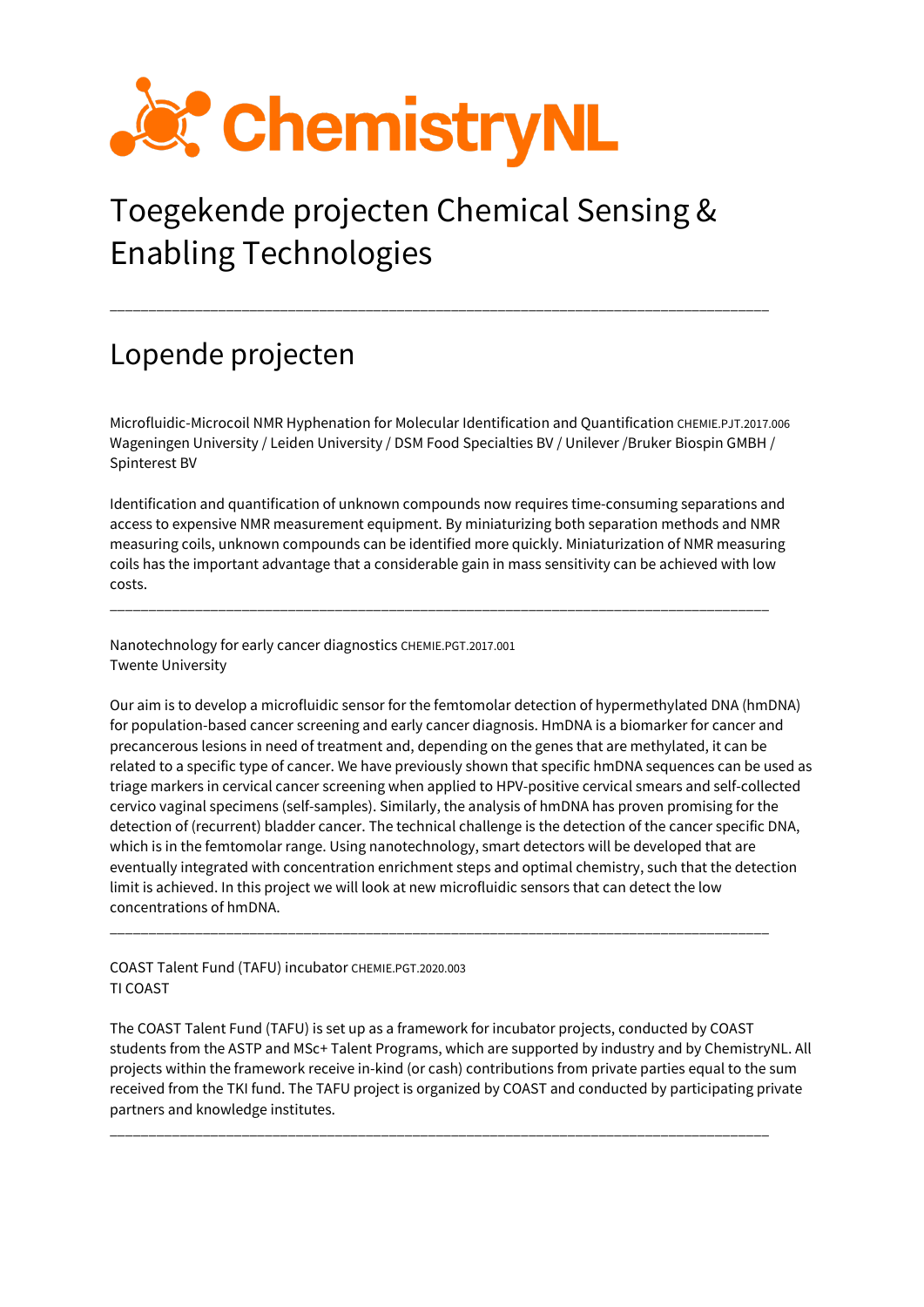

Chemosense: data-driven approaches for food products with superior sensorial properties CHEMIE.PJT.2017.001 Wageningen University / Unilever R&D / DSM

Taste and smell, two of the most important aspects of nutrition, are based on the interplay of many chemical components. Understanding the relationship between chemistry, taste and smell – for both good and bad qualities such as odor of spoilage will lead to new food products with more intensive taste experiences. The target is to obtain the full flavor profile with cleverly chosen measured chemical components predict nutricion.

Smart analysis of Complex Organic mixtures in Pre-biotic Environments (SCOPE) CHEMIE.PGT.2021.019 Amsterdam University / Spacetek Technology AG

\_\_\_\_\_\_\_\_\_\_\_\_\_\_\_\_\_\_\_\_\_\_\_\_\_\_\_\_\_\_\_\_\_\_\_\_\_\_\_\_\_\_\_\_\_\_\_\_\_\_\_\_\_\_\_\_\_\_\_\_\_\_\_\_\_\_\_\_\_\_\_\_\_\_\_\_\_\_\_\_\_

he origin of life is to this day a great enigma. Insights in Early-Earth conditions and synthesis of building blocks of life in the laboratory have become more advanced than ever. However, it is entirely unclear how these two frameworks can be combined to any form of life. The laboratory and realistic scenarios are still milestones apart. One of the main hurdles to tackle is the difficulty of unravelling the complex chemistry of organic mixtures from which life could emerge. With the rise of artificial intelligence techniques, a unique possibility has appeared to tackle this complexity. We aim to investigate the otherwise impenetrable organic mixtures on emerging behavior relevant to life by combining sophisticated analytical apparatus with machine learning. With that, we aim to map the scope of conditions that may be essential for the origin of life. With this, we will develop a smart technique applicable for the analyses in other application areas.

\_\_\_\_\_\_\_\_\_\_\_\_\_\_\_\_\_\_\_\_\_\_\_\_\_\_\_\_\_\_\_\_\_\_\_\_\_\_\_\_\_\_\_\_\_\_\_\_\_\_\_\_\_\_\_\_\_\_\_\_\_\_\_\_\_\_\_\_\_\_\_\_\_\_\_\_\_\_\_\_\_\_\_\_\_

Perfect Sorting JIP CHEMIE.PJT.2021.03 Nationaal Testcentrum Circulaire Plastics (NTCP)

Out of 14,8 million tons of plastic packaging waste in the EU, an optimistic estimate is that 40% are recycled. In order to increase this rate, sortability & recyclability of packaging is key. Currently sorting is based on material type only and not on the basis of original use of the packaging material nor future use of the recycled material. There is a need for a paradigm shift to increase recycling rates: a new way of sorting looking beyond material properties alone so as to move to material origin and recycling purpose criteria. The goal of the Perfect Sorting project is to develop and test a technology that is able to detect and classify packaging beyond the current material-based sorting streams: criteria based on individual packaging identification or based on predefined group identification (e.g. food applications). This is to enable a fit-forpurpose sorting in the future. This can be realized through the implementation of Artificial Intelligence based decision-systems using a large range of existing and new sensing technologies such as NIR hyperspectral camera, Raman spectroscopy and computer vision. The project is a collaboration between 9 FMCG brand owners, one waste management company, two universities, a knowledge institute, and in a later stage an AI technology implementation party.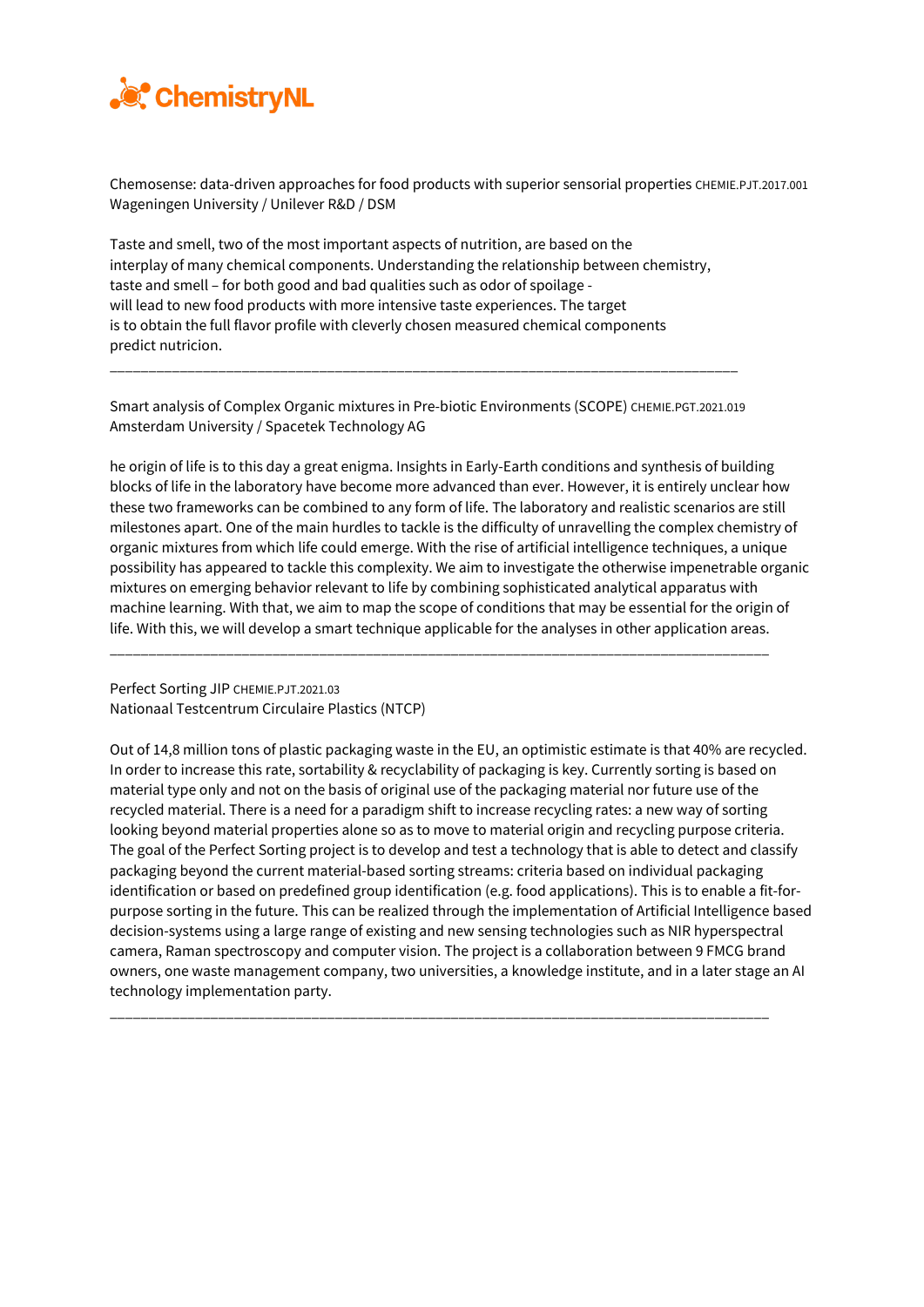

Advanced Molecular Modeling for Improved Chromatographic Separations - AMMICS CHEMIE.PGT.2020.023 Delft University / GSK Biologics SA

Society demands cheaper medicines, however, biopharmaceutical proteins have to be effective and very pure and are therefore expensive. Chromatography is the pharmaceutical industry's workhorse to purify drugs, but is a very expensive purification technique. This project aims to use advanced mathematical models and computer simulations to improve the understanding thereby improving and accelerating the design of this purification step, bringing cheaper medicines closer bring.

\_\_\_\_\_\_\_\_\_\_\_\_\_\_\_\_\_\_\_\_\_\_\_\_\_\_\_\_\_\_\_\_\_\_\_\_\_\_\_\_\_\_\_\_\_\_\_\_\_\_\_\_\_\_\_\_\_\_\_\_\_\_\_\_\_\_\_\_\_\_\_\_\_\_\_\_\_\_\_\_\_\_\_\_\_

Real-time Sensing CHEMIE.PGT.2020.024 Eindhoven University / Avebe / FrieslandCampina / Metrohm / Helia Biomonitoring

We will investigate and develop a new real-time sensing technology for on-line monitoring and control of critical molecular parameters in food processing. The sensor is based on measuring particle mobility with single-molecule resolution. The project focuses on demonstrating proof of concept for the monitoring of small molecules and proteins in food streams.

\_\_\_\_\_\_\_\_\_\_\_\_\_\_\_\_\_\_\_\_\_\_\_\_\_\_\_\_\_\_\_\_\_\_\_\_\_\_\_\_\_\_\_\_\_\_\_\_\_\_\_\_\_\_\_\_\_\_\_\_\_\_\_\_\_\_\_\_\_\_\_\_\_\_\_\_\_\_\_\_\_\_\_\_\_

## Afgesloten projecten

Scalable synthesis of high-efficiency organic dyes for colourful Building integrated photovoltaics CHEMIE.PGT.2017.014 UvA / HIMS / Brite Solar Technologies BV

Solar panels with color.

We all know the black solar panels on the roofs of the neighbors, and these are usually based on inorganic semiconductor materials. But we can also make solar panels based on on molecular light traps, and these can in principle be all colors of the rainbow. The market for these types of solar cells is complementary, for example they are suitable for in-house applications, or as colorful objects in an entrance. In this project we develop new efficient, scalable synthesis pathways for dye molecules that form the basis of these types of solar cells, and we are also testing them on efficiency in real devices.

Outfitting the Factory of the Future with ON-line analysis (OFF/ON) CHEMIE.PJT.2015.008 Radboud University / Eindhoven University / AkzoNobel / DSM Resolve / Rijkswaterstaat / RIKILT - Wageningen UR / RIWA-Rijn

\_\_\_\_\_\_\_\_\_\_\_\_\_\_\_\_\_\_\_\_\_\_\_\_\_\_\_\_\_\_\_\_\_\_\_\_\_\_\_\_\_\_\_\_\_\_\_\_\_\_\_\_\_\_\_\_\_\_\_\_\_\_\_\_\_\_\_\_\_\_\_\_\_\_\_\_\_\_\_\_\_\_\_\_\_

Industrial chemical processes are becoming increasingly complex, for example due to variable, natural raw materials. That is why all process measurements must be translated into interpretable information with which quality can be guaranteed. OFF/ON wants to use data processing methods from the 'omics' for this. This allows us to observe and improve the health of a process, just like that of a person.